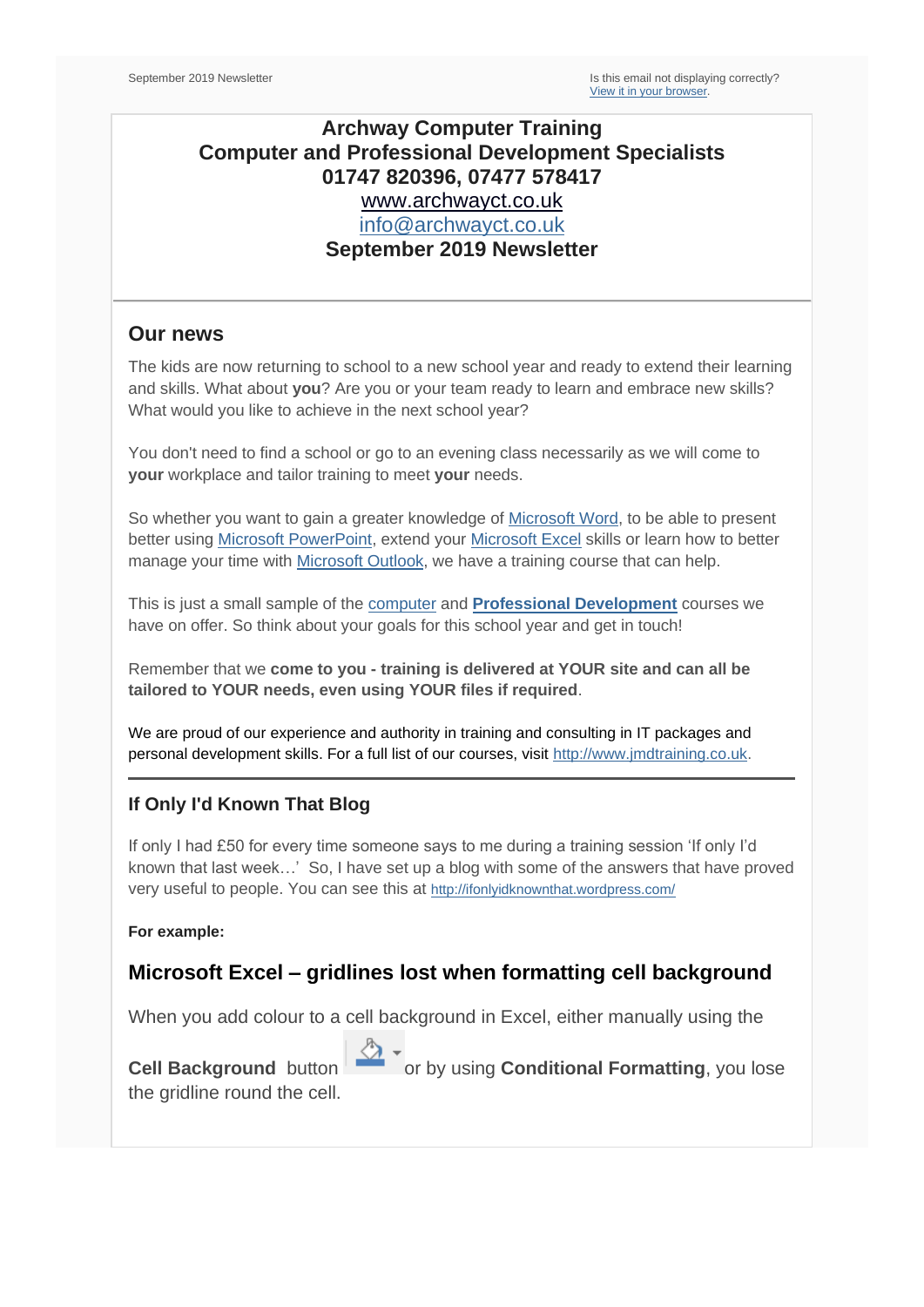| Grade | <b>Model</b>   |  |  |  |  |  |
|-------|----------------|--|--|--|--|--|
| A     | <b>BMW</b>     |  |  |  |  |  |
| A     | <b>BMW</b>     |  |  |  |  |  |
| A     | <b>BMW</b>     |  |  |  |  |  |
| A     | <b>BMW</b>     |  |  |  |  |  |
| A     | <b>PEUGEOT</b> |  |  |  |  |  |
| A     | <b>PEUGEOT</b> |  |  |  |  |  |

If you really want to see the gridline, you can reproduce it using the cell borders button. Select the relevant cells, then from the **Borders** dropdown, select **All Borders**, then click **More Borders**. The **Format Cells** dialog box will be displayed with the **Borders** tab uppermost. From the **Color** dropdown, choose **White, Background 1, Darker 15%**. On the right-hand side, click on all borders of the rectangle in the **Border** section.

| Number<br>Alignment                                                                                                                                                     | Font                     | <b>Border</b> | Fill                                        | Protection |  |  |
|-------------------------------------------------------------------------------------------------------------------------------------------------------------------------|--------------------------|---------------|---------------------------------------------|------------|--|--|
| Line<br>Style:<br><b>None</b><br>Color:<br>.<br>$\checkmark$<br>The selected border style can be applied by clicking the presets, preview diagram or the buttons above. | Presets<br><b>Border</b> | None          | <b>Outline</b><br><b>Text</b><br>Text<br>FF | Inside     |  |  |

### Click **OK**.

You will now see gridlines round your data.

| Model          |  |
|----------------|--|
| <b>BMW</b>     |  |
| <b>BMW</b>     |  |
| <b>BMW</b>     |  |
| <b>BMW</b>     |  |
| <b>PEUGEOT</b> |  |

Find out more about our [Microsoft Excel training](http://www.archwayct.co.uk/microsoft-office-training/microsoft-excel-training) in Wiltshire, Dorset, Somerset and Hampshire.

## **Deleting all empty rows in an Excel worksheet**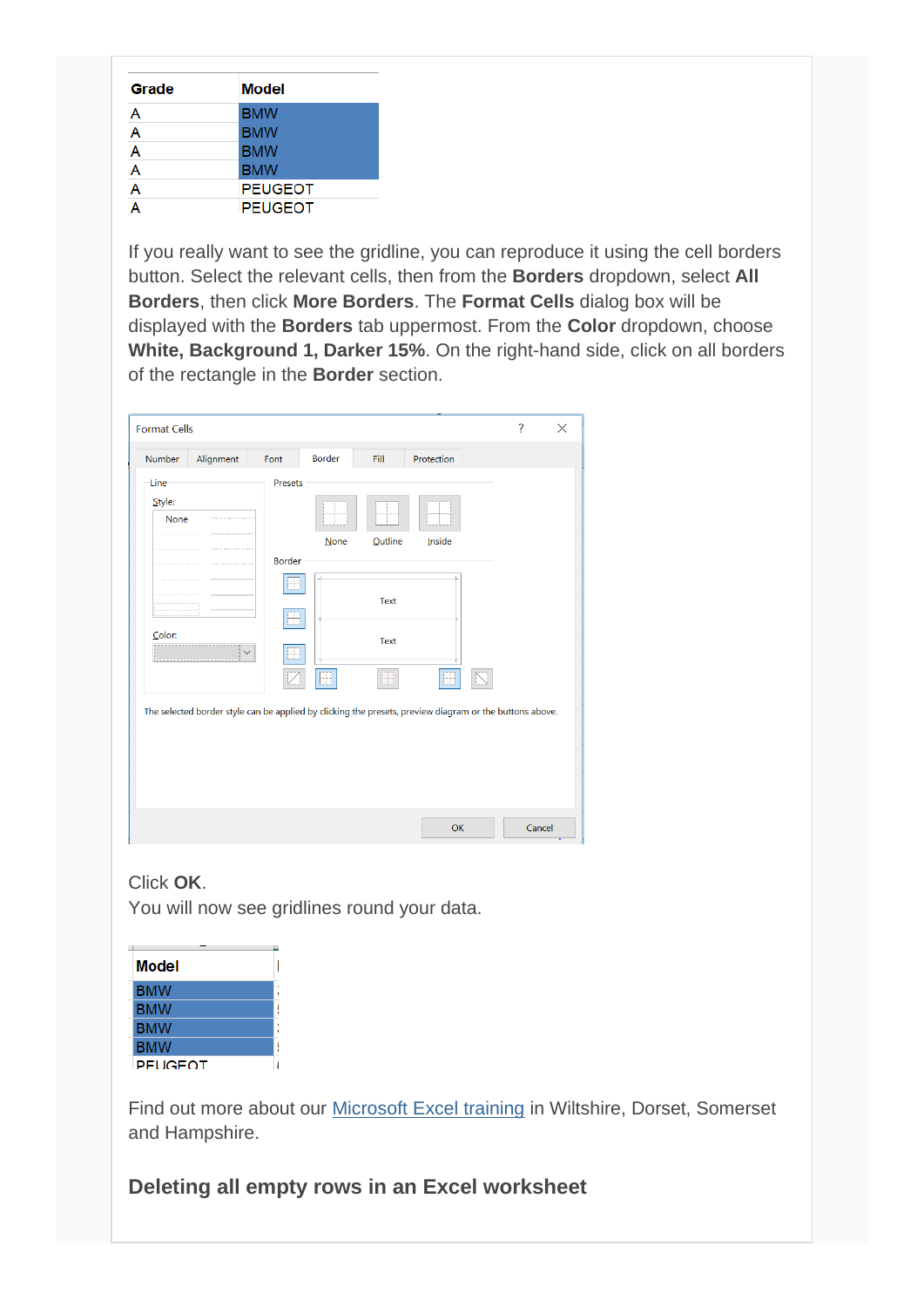If you have several empty rows in an Excel worksheet, it is a bit of a nuisance to go through and delete them all manually. You can select blanks cells, using **Go to Special**, but if you are not careful you will end up deleting rows that contain a few blank cells rather than being completely blank rows.

Instead, go to the column to the right of any data and set up a formula: **=countblank(a2:?2)** where ? is the previous column letter

|                         | Copy the formula down to the end of the column.                |                   |                |   |   |                  |                         |          |  |  |
|-------------------------|----------------------------------------------------------------|-------------------|----------------|---|---|------------------|-------------------------|----------|--|--|
|                         | fx<br>H.<br>$\times$ $\checkmark$<br>J12<br>$\bar{\mathbf{v}}$ |                   |                |   |   |                  |                         |          |  |  |
|                         | $\overline{A}$                                                 | B                 | $\mathbf C$    | D | E | F                | G                       | Н        |  |  |
| 1                       | <b>Name</b>                                                    |                   |                |   |   |                  | No of $bl \times ks$    |          |  |  |
| $\overline{a}$          | Jack sprat                                                     |                   |                |   |   |                  | 5                       |          |  |  |
| 3                       | <b>JOE BLOGGS</b>                                              |                   |                |   |   |                  | 5                       |          |  |  |
| $\overline{\mathbf{4}}$ | pete smith                                                     |                   |                |   |   |                  | 5                       |          |  |  |
| 5                       | <b>JANE Grey</b>                                               |                   |                |   |   |                  | 5                       |          |  |  |
| 6                       |                                                                |                   |                |   |   |                  | 6                       |          |  |  |
| 7                       |                                                                |                   |                |   |   |                  | 6                       |          |  |  |
| 8                       |                                                                |                   |                |   |   |                  | 6                       |          |  |  |
| 9                       |                                                                | <b>First name</b> | <b>Surname</b> |   |   | <b>Full name</b> | 3                       |          |  |  |
| 10                      |                                                                |                   |                |   |   |                  | 6                       |          |  |  |
| 11                      |                                                                |                   |                |   |   |                  | 6<br>6                  |          |  |  |
| 12<br>13                |                                                                |                   |                |   |   |                  | 6                       |          |  |  |
| 14                      |                                                                |                   |                |   |   |                  | 6                       |          |  |  |
| 15                      |                                                                |                   |                |   |   |                  | 6                       |          |  |  |
| 16                      |                                                                |                   |                |   |   |                  | 6                       |          |  |  |
| 17                      | Angela Mathews                                                 |                   |                |   |   |                  | 5                       |          |  |  |
| 18                      | Aaron de Silva                                                 |                   |                |   |   |                  | $\overline{\mathbf{5}}$ |          |  |  |
| 19                      | <b>Chris Cross</b>                                             |                   |                |   |   |                  | 5                       |          |  |  |
| 20                      | Jenny Wren                                                     |                   |                |   |   |                  | 5                       |          |  |  |
| 21                      |                                                                |                   |                |   |   |                  |                         | $\Box^+$ |  |  |
| $\sim$                  |                                                                |                   |                |   |   |                  |                         |          |  |  |

Now, put on a filter on that column (**Data – Filter**) and filter so you are just seeing the rows with the maximum number of blanks (these rows will be completely blank).

|                  | $\Lambda$   | B | $\mathbf C$ | D | E. | F | G                        |
|------------------|-------------|---|-------------|---|----|---|--------------------------|
| 1                | <b>Name</b> |   |             |   |    |   | No of bl <sup>™</sup> ks |
| $6\phantom{1}6$  |             |   |             |   |    |   | 6                        |
| $\overline{7}$   |             |   |             |   |    |   | $\bf{6}$                 |
| $\boldsymbol{8}$ |             |   |             |   |    |   | 6                        |
| 10               |             |   |             |   |    |   | $\overline{6}$           |
| 11               |             |   |             |   |    |   | 6                        |
| 12               |             |   |             |   |    |   | 6                        |
| 13               |             |   |             |   |    |   | $\overline{6}$           |
| 14               |             |   |             |   |    |   | $\overline{6}$           |
| 15               |             |   |             |   |    |   | $\overline{6}$           |
| 16               |             |   |             |   |    |   | 6                        |
| 21               |             |   |             |   |    |   |                          |

Delete these rows, clear the filter and delete your extra column.

You will now have removed the blank rows.

|                | A                  | B                 | C              | D | E. | F                |  |
|----------------|--------------------|-------------------|----------------|---|----|------------------|--|
| и              | <b>Name</b>        |                   |                |   |    |                  |  |
| $\overline{2}$ | Jack sprat         |                   |                |   |    |                  |  |
| 3              | <b>JOE BLOGGS</b>  |                   |                |   |    |                  |  |
| $\overline{4}$ | pete smith         |                   |                |   |    |                  |  |
| 5              | <b>JANE Grey</b>   |                   |                |   |    |                  |  |
| 6              |                    | <b>First name</b> | <b>Surname</b> |   |    | <b>Full name</b> |  |
| $\overline{7}$ | Angela Mathews     |                   |                |   |    |                  |  |
| 8              | Aaron de Silva     |                   |                |   |    |                  |  |
| 9              | <b>Chris Cross</b> |                   |                |   |    |                  |  |
| 10             | Jenny Wren         |                   |                |   |    |                  |  |
| 11             |                    |                   |                |   |    |                  |  |
| 12             |                    |                   |                |   |    |                  |  |
| 13             |                    |                   |                |   |    |                  |  |